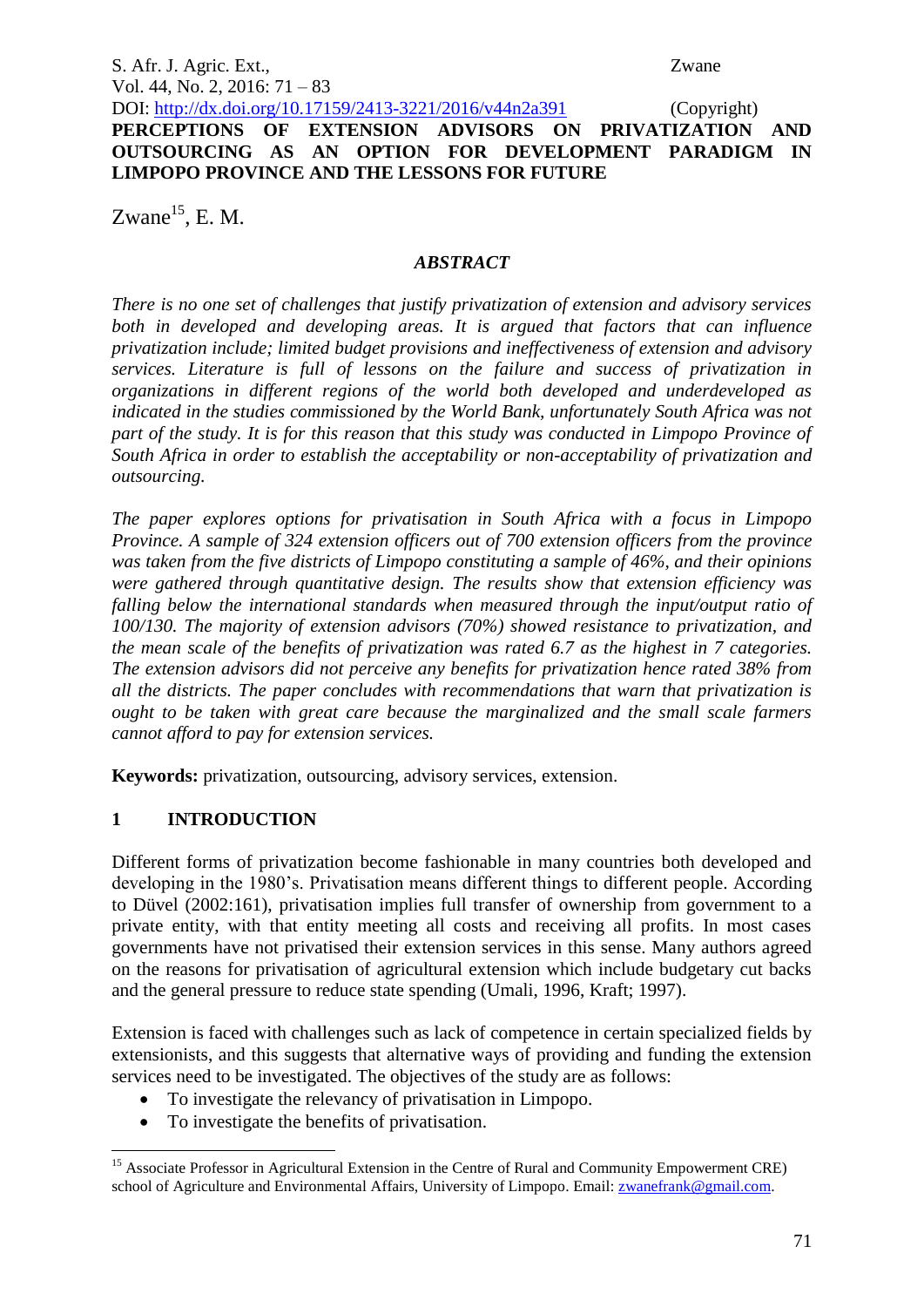S. Afr. J. Agric. Ext., Zwane Vol. 44, No. 2, 2016: 71 – 83 DOI: http://dx.doi.org/10.17159/2413-3221/2016/v44n2a391 (Copyright)

To investigate the possibility of outsourcing and co-financing.

### **2 THEORETICAL BACKGROUND**

Privatisation of extension received attention during the 1980s and 1990s and a number of studies were conducted either to justify or to express the perceptions of those who were closely affected such as the extension advisors and farmers. The main reason for privatisation pointed was that public extension was not effective or efficient as compared to Private or Non -Governmental Organizations (NGOs). Ehret (1997:227) maintained that Non-Government Organisations (NGOs) have enjoyed considerable success over the past decades, especially in the 1980s. NGOs see themselves mainly in contrast to governments and their institutional partners on the premise that they are not bureaucratic, not rigid, not directive and not stultifying of local initiatives. NGOs have played a role in agricultural extension in countries such as Bangladesh (Uddin & Gao, Mamud-Ur-Rashid, 2014).

Three NGOs were identified as some of those that have played a role namely; Winrock International, World Vision, and Care International, (MEAS) 2014). Many scholars (Rivera & Carry 1997:205, Umali, 1996, Kidd, Lamers, Ficarelli & Hoffman, 1998:8 and Düvel, 2002: 168) report that privatization has positive impacts on extension delivery, and more specifically in regard to accountability (usually expressed in client orientation and satisfaction) improved efficiency, cost-effectiveness, and reduced public sector costs. A study was conducted in India to find out the attitudes of farmers towards privatization and the results was positive, out of 720 farmers interviewed, 48 percent were willing to pay for the services (Saravanian, 1999; Venkata, 2000). In another study conducted in Uganda it was found not so promising, for example out of 5363 respondents that were interviewed, 35 percent were willing to pay for information related to crops and animal production (Ozor, 2011), in contrast to a developed country such as Germany the findings was different, where 82.3 percent were willing to pay for private services (Ozor 2011).

Experiences related to privatization in the world vary from a complete withdrawal of state interventions, to a commercialization, and cost recovery approach (Kidd, *et al* (1998:3). In some instances it also means an increased involvement of the public services in income generating activities, which include the sale of seeds, surplus land and produce as well as the sale of publications and other materials. There are alternatives within privatization which could be pursued. According to Stillwell & Botha (1997:7) a complete privatization of agricultural extension services is often not feasible. Düvel (2002) observes that an alternative solution to the problems of fiscal sustainability and poor client orientation is the integration of the private sector into extension systems. An example given in three countries where alternate funding was tried in research showed little positive evidence. The three countries are Kenya Research Institute (KARI) in Kenya (Beynon & Mbogo, 1996), research in Zimbabwe (Beynon & Mudimu, 1996) and voucher system in Chile (Bebbington & Sotomayor, 1995). The Chilean example of voucher has to be adapted later. In a study conducted in 12 countries which included Mali, Honduras, UK, Venezuela, Ecuador, Estonia, Pakistan, Zimbabwe, Kenya Niger and Venezuela, about privatization (Rivera & Alex, 2004), it was found that it can take different forms such as sub-contracting, outsourcing, or co-financing that it can form new partnerships and associations that provided capacities as opposed to ceding of total control (Connolly, 2004, Düvel, 2002). The study shows that affordability and efficiency of delivery are the main considerations that independently of each other can compel any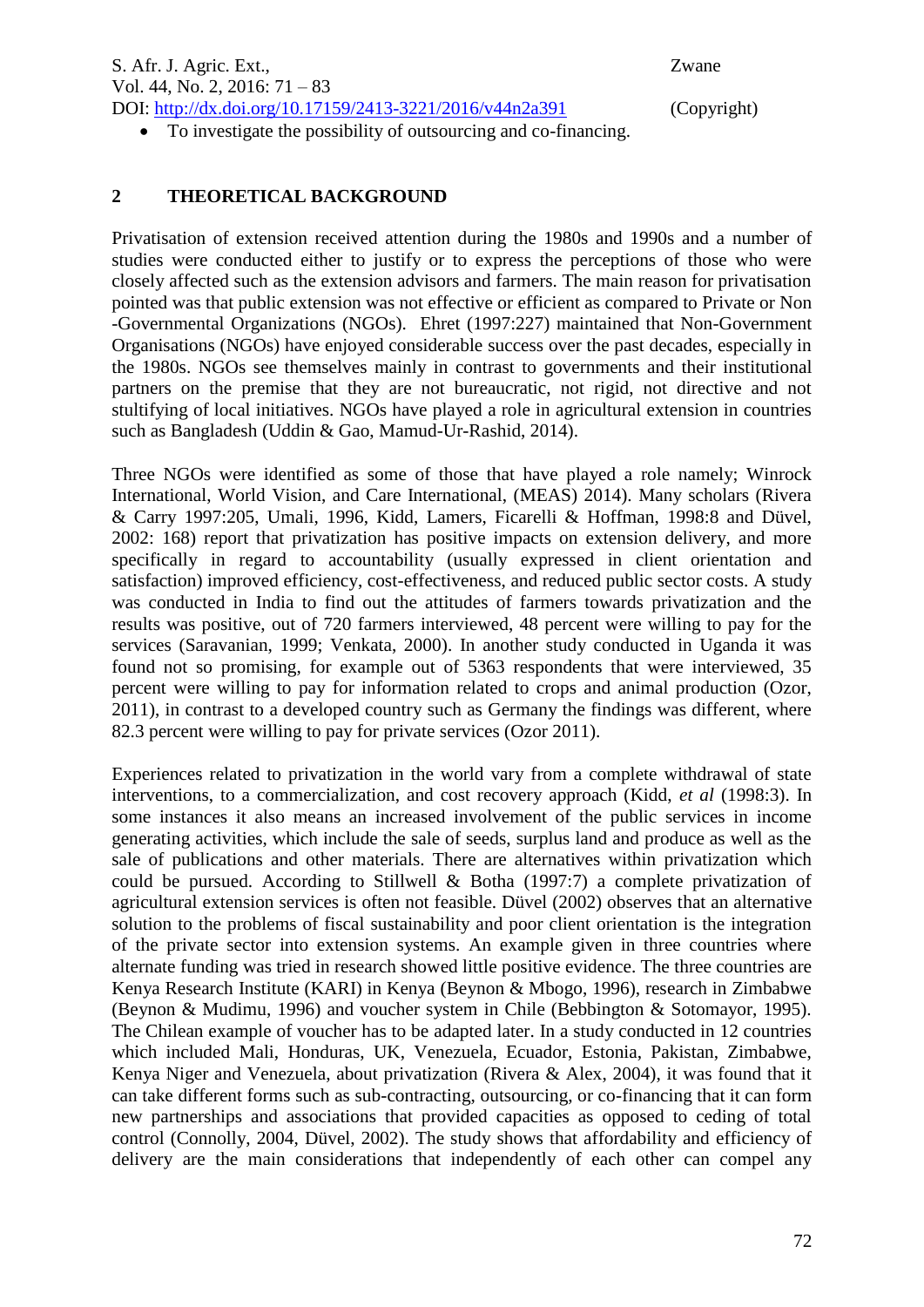S. Afr. J. Agric. Ext., Zwane Vol. 44, No. 2, 2016: 71 – 83 DOI: http://dx.doi.org/10.17159/2413-3221/2016/v44n2a391 (Copyright) organization such as Department of Agriculture to privatize its extension service especially when the budget is not available (Düvel, 2002:160).

## **3. METHODOLOGY**

The initial involvement was in the form of a national workshop to which every one of the nine provinces was invited to send a delegation of about 10 representatives. Other role players invited were NGOs, farmer organizations, research institutions and tertiary education institutions.

The workshop, in general, was conducted in such a way as to facilitate the gathering of ideas, viewpoints, opinions, suggestions, etc., but also to allow a selection of the more valuable and founded viewpoints. The methods used within the group sessions involved nominal group techniques to ensure that no potential contributions were overlooked or overruled. This was invariably followed by Delphi procedures to facilitate interaction and the possibility for participants to associate themselves with viewpoints they believed to be the well founded.



**Figure 1:** Map of Limpopo province depicting districts

Three hundred and twenty four (324) officers out of 700 extension officers from the province were involved in the group discussions constituting 40.50 percent. The findings on the perceptions of the respondents are discussed in the next section.

## **4. FINDINGS AND DISCUSSION**

## **4.1 The relevancy and importance of privatisation in Limpopo**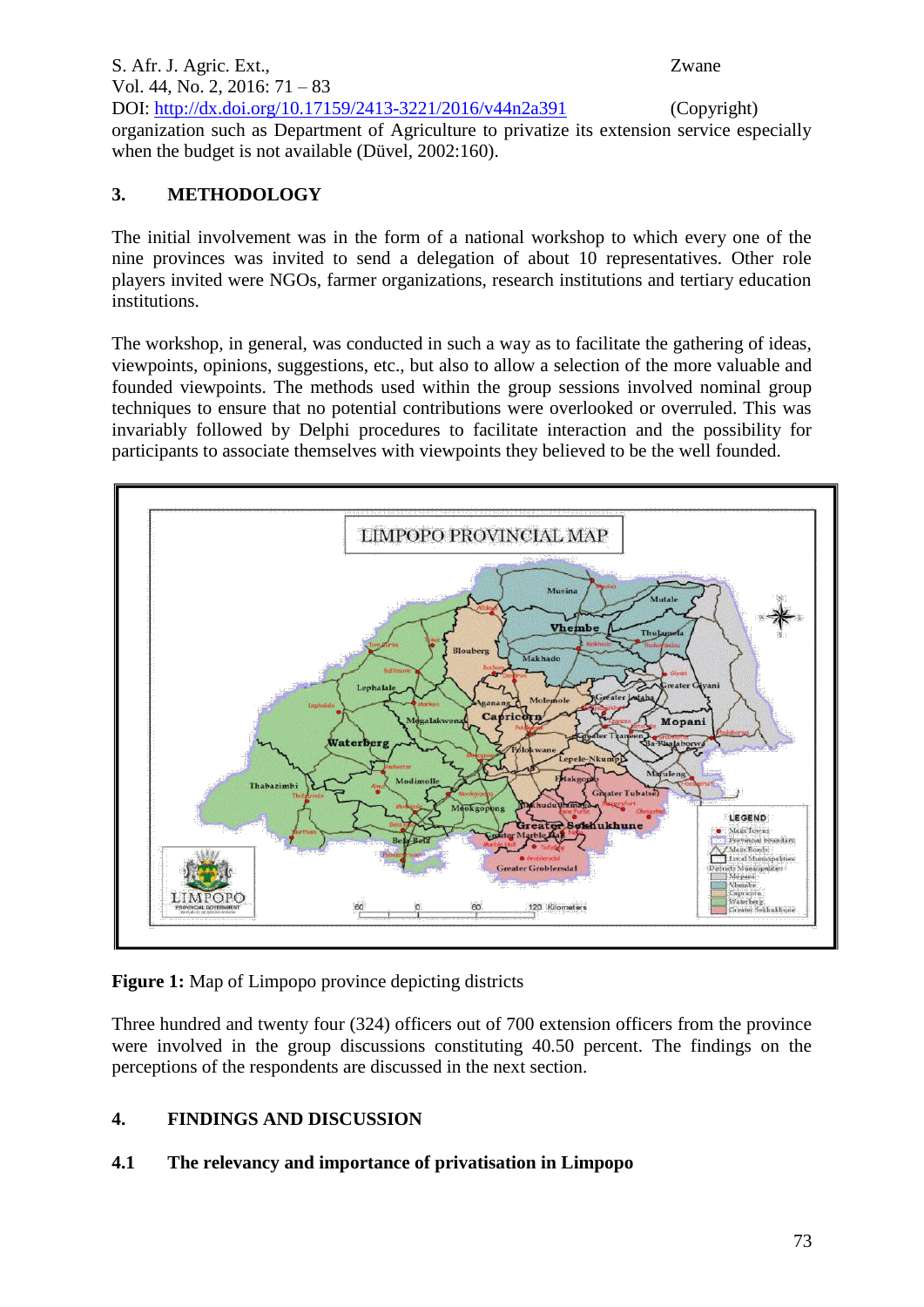# S. Afr. J. Agric. Ext., Zwane Vol. 44, No. 2, 2016: 71 – 83 DOI: http://dx.doi.org/10.17159/2413-3221/2016/v44n2a391 (Copyright)

Respondents were requested to judge the efficiency of the Department of Agriculture's extension in Limpopo compared to an assumed average international efficiency of 130 percent, i.e. a R130 return per R100 invested in extension. The responses are presented in Figure 2.



**Figure 2:** The mean efficiency assessments of the Department of Agriculture's extension service in different situations expressed as an output per R100 input

The perception of the respondents as reflected in Figure 2 suggest that the efficiency of extension, measured in terms of an input/output ratio, falls well below international standards, which is assumed to be an input/output ratio of 100/130. There is a perceived increase in extension efficiency from small-scale subsistence, to small scale commercial and to large-scale commercial farming, but the difference is marginal (i.e. between 10 and 20 percent).

These figures are mere judgements and are not based on empirical data, but the fact that the efficiency in the own area was rated lower than that of the rest of the province, does give an indication of a certain degree of rationalism, albeit a form of frustration with the current situation. Further evidence of the low efficiency of the public extension service is provided in Table 1, which reflects respondents' response to a question as to how much more efficient the extension service would have to become over the short and long term in order to escape the " threat" of privatisation.

**Table 1:** Respondents' assessment of the mean percentage efficiency increase that is essential over the short and long-term to avoid privatisation in the different districts

| <b>Districts</b>            | Required mean % increase in efficiency |           |  |
|-----------------------------|----------------------------------------|-----------|--|
|                             | <b>Short term</b>                      | Long term |  |
| Sekhukhune                  | 120.10                                 | 113.36    |  |
| Mopani                      | 140.26                                 | 139.10    |  |
| <b>Vhembe</b>               | 142.64                                 | 137.07    |  |
| Bohlabela                   | 128.43                                 | 122.66    |  |
| Capricorn                   | 123.49                                 | 136.74    |  |
| <b>Waterberg</b>            | 166.07                                 | 146.07    |  |
| <b>Total (Limpopo)</b>      | 131.04                                 | 131.42    |  |
| <b>Total (South Africa)</b> | 134.21                                 | 139.00    |  |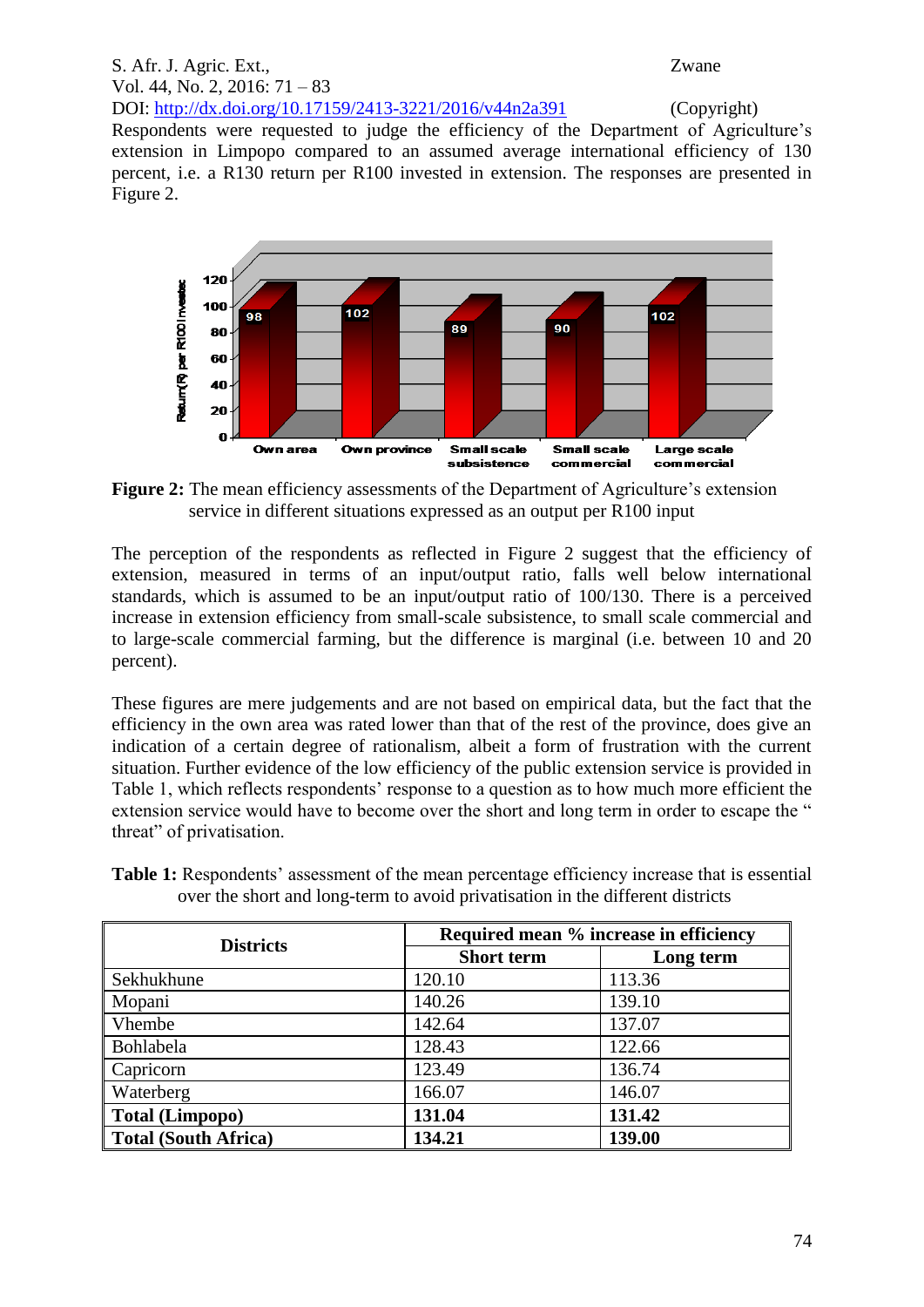#### S. Afr. J. Agric. Ext., Zwane Vol. 44, No. 2, 2016: 71 – 83 DOI: http://dx.doi.org/10.17159/2413-3221/2016/v44n2a391 (Copyright)

The average opinion in Limpopo is that the efficiency will have to increase by about 31 percent over the short and long term, which is very similar to the mean applicable to the whole of South Africa. However the differences between the districts in Limpopo are very significant and vary by up to 40 percent. The biggest concern is in Waterberg District where it is believed that the efficiency of extension delivery needs to improve by about 46 percent. This concern can be interpreted as reflecting a certain need and thus representing a precondition for change.

To some degree qualification appears to play a role in the sense that respondents with a degree or advanced diploma (in extension) tend to be more critical of the current extension performance, while the district variation could be an indication of the critical influence of management. In view of a performance assessed by several categories of respondents to have to improve by 40 to 60 percent, the question of privatisation is justified. However, it is unlikely to be a general solution. Scholars like Botha & Stilwell (1997:7) even warn that privatisation of extension services in South Africa may not be a good option.

## **2.1 Extension efficiency**

Ehret (1997:226) maintains that NGOs like to see themselves being associated with issues like reaching out for the poor, participation, process versus outcome, contrast with the public sector, people-centred development, flexibility and experimentation, institution-building and cost effectiveness. Respondents were asked to assess the efficiency of the Department of Agriculture and the NGOs. A comparison of efficiency between government and nongovernment organizations is summarized in Figure 3.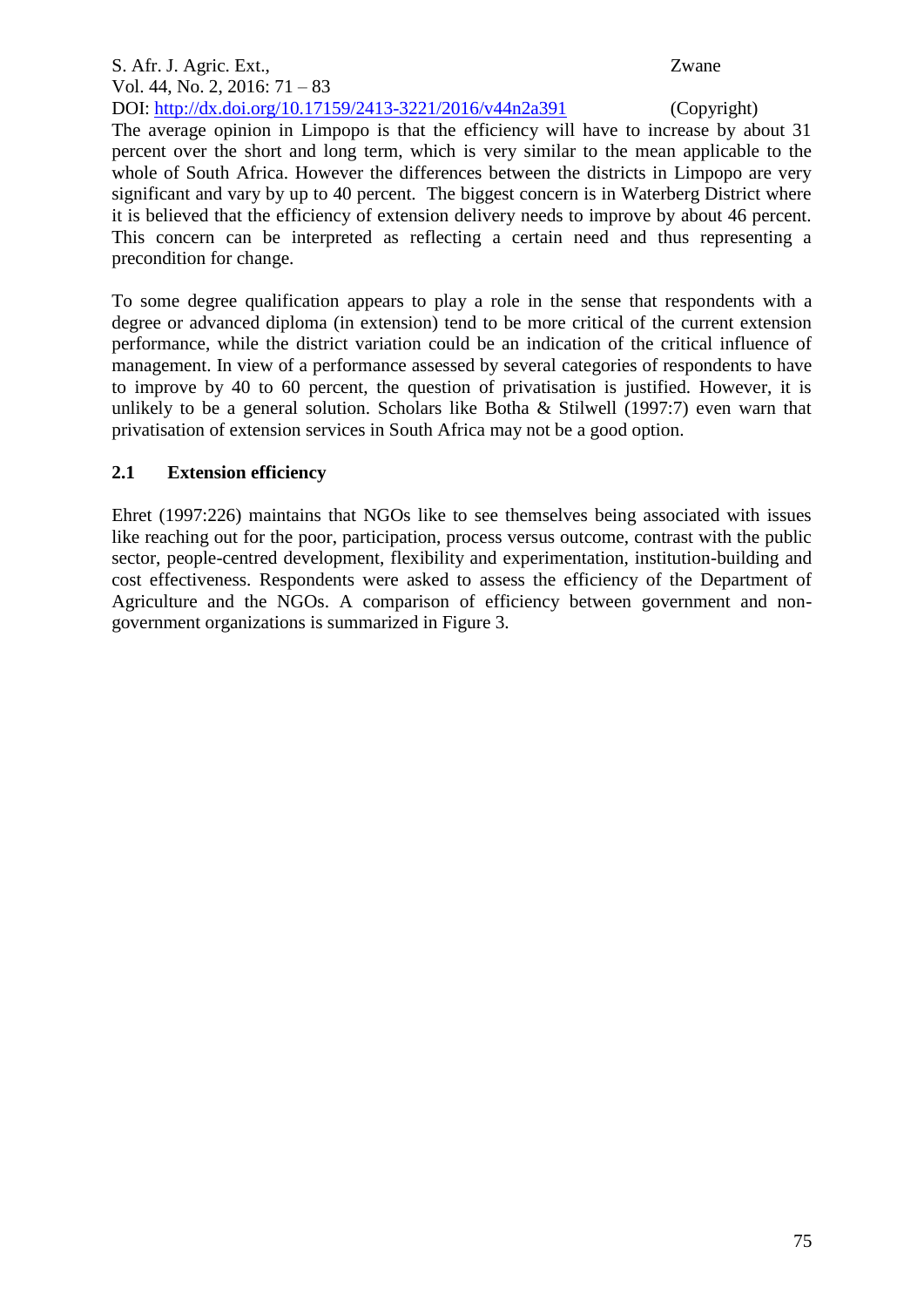

**Figure 3:** A comparative efficiency assessment by respondents of the extension of Government and non-government organizations in different farming situations

The findings in Figure 3 show that the efficiency of NGOs is assessed to be lower in all categories of farming (than the state) with the biggest difference occurring in the small-scale subsistence situation. On average the efficiency of NGOs is assessed to be 11.7 percent lower than that of the public service (Department of Agriculture). This discrepancy is appreciable, but significantly less than the 17.3 made by a countrywide assessment (Düvel, 2002:161). The reason for this difference lies primarily in the variations among the districts in Limpopo.

In half of the districts the efficiency of NGOs is assessed to be higher than that of the Department of Agriculture and can be attributed to the positive impact of the activities of the German Technical Cooperation (GTZ) project and the Broadening of Agricultural Services and Extension and Delivery (BASED) programme focused on small communities. The main differences, however, stem from the drastic differences in levels of efficiency. In Sekhukhune District the return per R100 invested in extension was assessed to be R45 and R43 for the government service (Department of Agriculture) and NGOs respectively, while the assessments in Bohlabela were R123 and R122 respectively for the two types of services. Because of possible bias on the side of the respondents, this need not necessarily correspond with reality.

#### **2.2 Opinions on privatization**

Respondents were asked to indicate whether they agreed with the privatization of extension services in the Department of Agriculture. Figure 4 summarizes respondents' opinions regarding their agreement with privatization under various circumstances.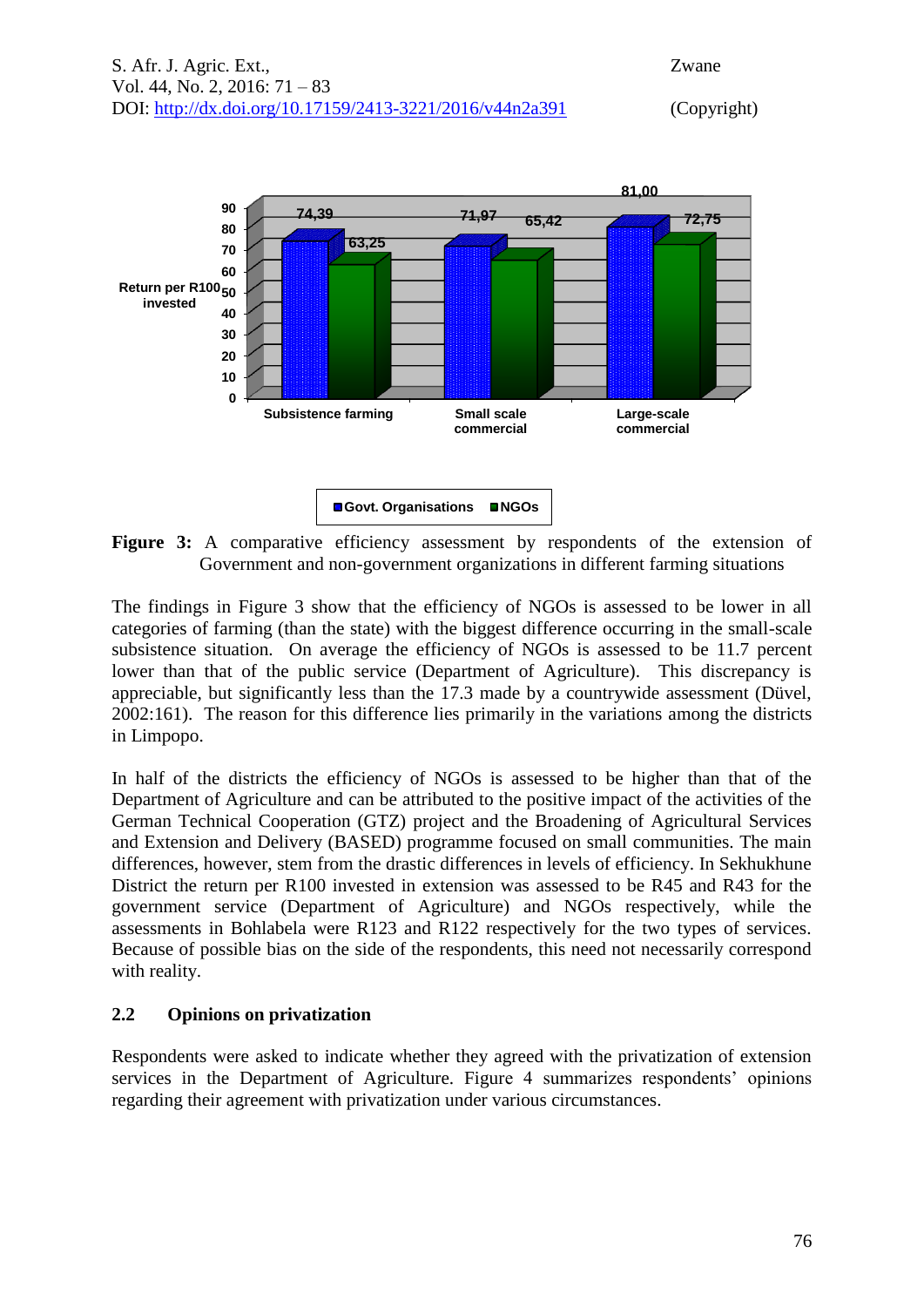

**Figure 4:** Percentage distributions of respondents according to their agreement with privatization under different circumstances

The general opinion is that there is overwhelming resistance against privatisation. Only in circumstances where the Department of Agriculture or its personnel no longer have the ability to provide the service, do the majority (44.4 percent) agree to privatisation. Even where private organisations can provide the service more effectively, only 25.6 percent of the respondents were in favour of privatisation. Even non-affordability is not accepted by the majority (namely more than 70 percent) as a sufficient argument in favour of privatisation. This leads to the conclusion that privatisation is an emotional issue that does not even allow a rational debate and behind it possibly the fear of not meeting the challenge or unemployment. The findings in Figurer 4 relate to respondents' perception about the appropriateness of privatisation in certain hypothetical situations. Respondents were also asked to what degree the various circumstances do in fact apply in their situation. Table 2 summarizes the results.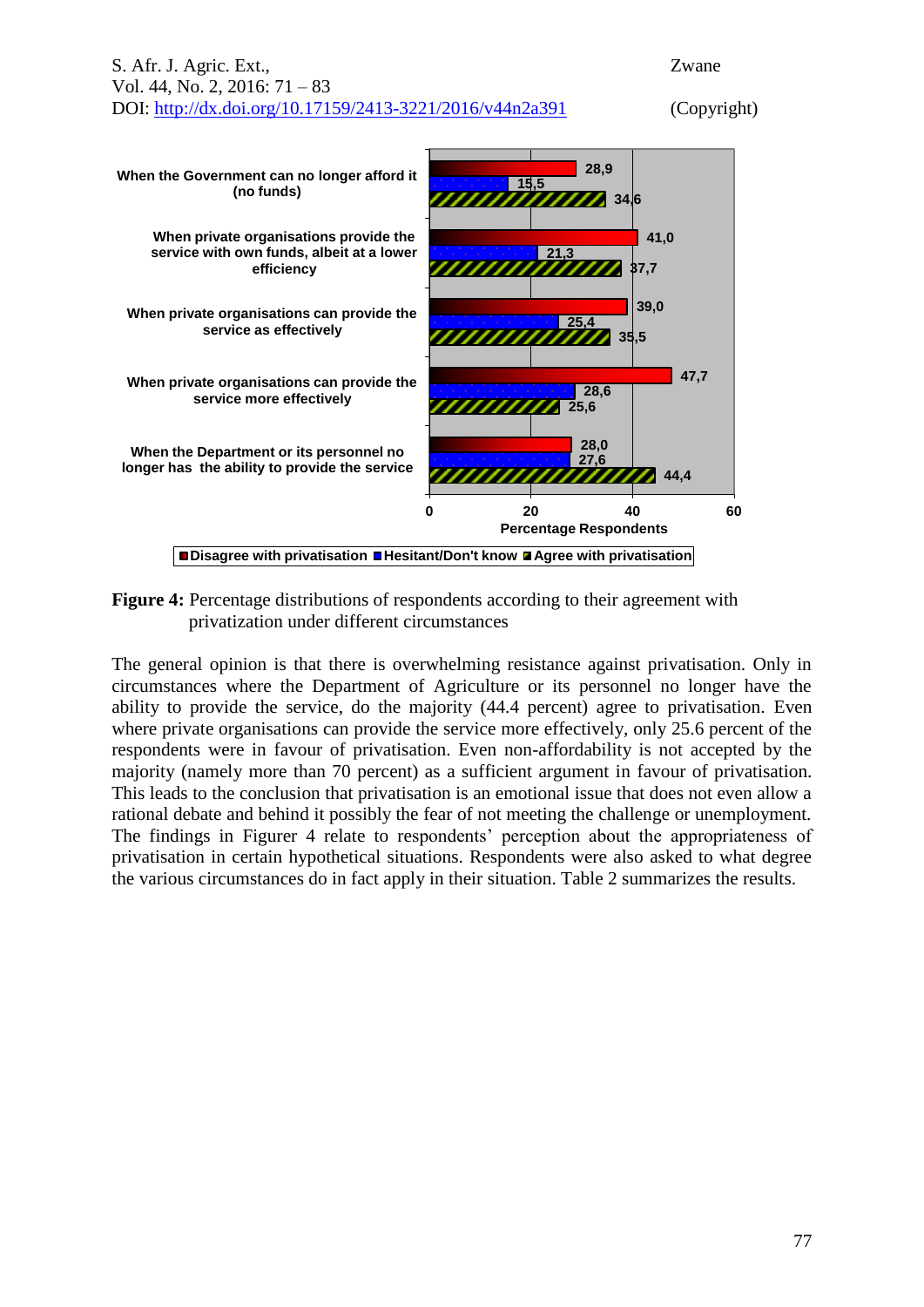**Table 2:** The mean relevancy assessment by respondents of different circumstances in the different districts of Limpopo, based on a 10- point scale\*\*

| <b>District</b>  | The DOA* or<br>its personnel<br>no longer have<br>the.<br>competence or<br>ability to<br>provide the<br>service | <b>Private</b><br>organisations<br>can provide<br>the service<br>more<br>effectively<br>(better input-<br>output ratio) | <b>Private</b><br>organizations<br>can provide<br>service as<br>effectively | <b>Private</b><br>organisations<br>provide the<br>service with<br>own funds,<br>albeit at a<br>lower<br>efficiency | Government<br>can no longer<br>afford it (no<br>funds) |
|------------------|-----------------------------------------------------------------------------------------------------------------|-------------------------------------------------------------------------------------------------------------------------|-----------------------------------------------------------------------------|--------------------------------------------------------------------------------------------------------------------|--------------------------------------------------------|
| Sekhukhune       | 4.90                                                                                                            | 5.44                                                                                                                    | 5.34                                                                        | 4.74                                                                                                               | 5.38                                                   |
| Mopani           | 5.31                                                                                                            | 6.39                                                                                                                    | 5.71                                                                        | 5.51                                                                                                               | 5.17                                                   |
| <b>Vhembe</b>    | 4.08                                                                                                            | 3.63                                                                                                                    | 4.11                                                                        | 4.06                                                                                                               | 4.26                                                   |
| <b>Bohlabela</b> | 4.09                                                                                                            | 4.07                                                                                                                    | 4.53                                                                        | 4.38                                                                                                               | 5.10                                                   |
| Capricorn        | 4.83                                                                                                            | 4.87                                                                                                                    | 4.99                                                                        | 5.11                                                                                                               | 4.85                                                   |
| Waterberg        | 4.27                                                                                                            | 4.36                                                                                                                    | 4.23                                                                        | 4.85                                                                                                               | 5.79                                                   |
| <b>Total</b>     | 4.65                                                                                                            | 4.84                                                                                                                    | 4.92                                                                        | 4.81                                                                                                               | 5.02                                                   |

*\*\* 10 -Point scale with 1 = irrelevant and 10 = highly relevant*

*\* Department of Agriculture*

The relatively low assessments in the large majority of cases less than half on a 10-point scale indicate that the circumstances that normally justify privatisation are not perceived to really apply to the respondents' districts. These findings are further evidence of the lacking of support for privatisation in the Limpopo Province. This is not an isolated case. According to Düvel (2002) similar perceptions apply to the rest of South Africa.

## **3 BENEFITS OF PRIVATISATION**

Some countries in the world, have commercialized government owned extension systems, (for example Venezuela, The Netherlands and New Zealand) or by introducing user charges and cost recovery strategies (for example Chile, Venezuela and Colombia) (Kraft, 1997). The primary reason for the commercialisation of extension is the improvement of efficiency in delivery and unaffordability due to budgetary cut-backs. The Dutch extension service experienced a number of problems before commercialization. Tacken (1996:2) lists the following:

- High costs and low impact of extension programmes;
- Increasing staff numbers, whereas the number of farmers was declining;
- Growing conflicts between farmer's interests and policy goals such as raising production versus environmental problems and high cost of subsidies;
- Loss of some qualified staff (many of whom started working as consultants);
- Service was not needs driven i.e. advice was general not problem –oriented;
- Policy goals were given priority over farmer goals;
- No financial incentives to reward good performance; and
- Lack of job satisfaction.

According to Tacken (1996:2) the situation has changed with commercialization and benefits like increased efficiency, increased quality and client orientation, increased job satisfaction, more interaction between client and advisor, more effective and needs-driven extension. Respondents were requested to respond to a list of benefits claimed to be associated with privatisation and to assess their validity. Their views are summarized in Table 3.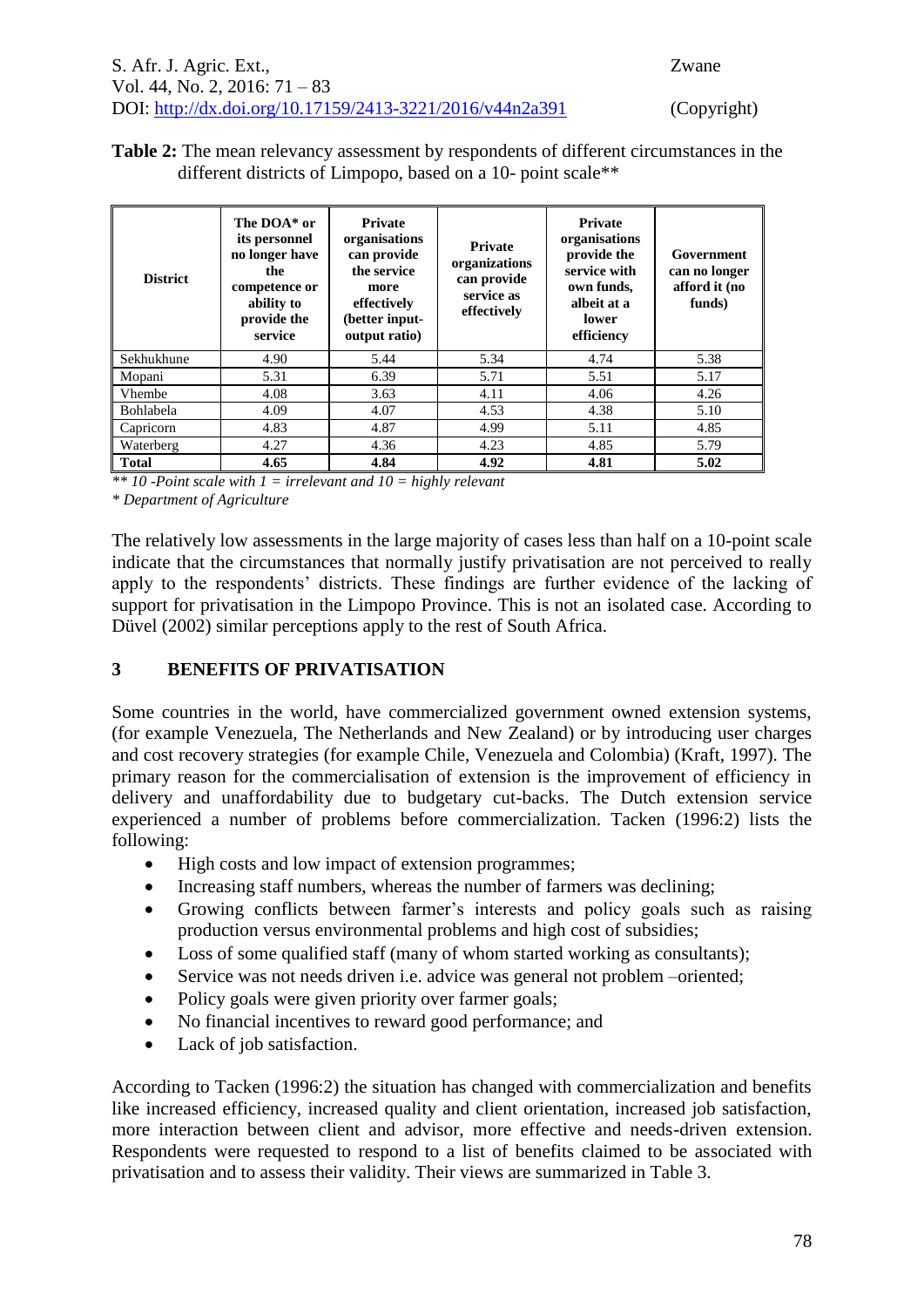**Table 3:** Respondents' perception (expressed as a mean scale point assessment) of the validity of different aspects claimed to be benefits of privatisation

| <b>Benefits of Privatization</b> |                                                                                                                                   | <b>Mean</b><br><b>Scale</b><br>point |
|----------------------------------|-----------------------------------------------------------------------------------------------------------------------------------|--------------------------------------|
| 1)                               | Greater operational efficiency and cost effectiveness                                                                             | 5.6                                  |
| 2)                               | Greater accountability of extensionists to perform and produce results.                                                           | 6.7                                  |
| 3)                               | Contractor (government) can demand a service standard from the agent<br>that government cannot deliver by itself.                 | 5.4                                  |
| 4)                               | Contractor (government) can specify clients to be served (small, poor and<br>marginal farmers).                                   | 5.3                                  |
| 5)                               | Reduces permanent staff requirements and allows redeployment of<br>resources to higher-priority or sensitive areas.               | 4.5                                  |
| 6)                               | Enhances extension impact by accessing providers with special skills or<br>comparative advantages in providing specific services. | 6.0                                  |
| 7)                               | Creates partnerships and working relationships with other providers.                                                              | 6.2                                  |
| 8)                               | Enhances flexibility and credibility in responding to special needs of<br>diverse clientele.                                      | 5.5                                  |
| 9)                               | Is useful for testing innovative and higher risk "new" systems.                                                                   | 5.4                                  |
| 10)                              | Increases provider accountability.                                                                                                | 6.2                                  |

The overall impression gained from the respondents' viewpoint summarised in Table 3, is that even the undeniable benefits are not strongly supported. Perhaps the strongest agreement is the greater accountability of extensionists and the pressure to perform and produce results (mean assessment of 6.7 scale points). The agreement, however, does not yet reflect enthusiasm and support. In fact, the mean acceptability assessments are very low supported by Figure 5.



**Figure 5:** Assessments of the acceptability of privatization (expressed as a mean percentage scale point) by respondents in the different Districts

The overall impression of the findings in Figure 5 is that there is an extremely low assessment of the acceptability of privatisation in the Limpopo Province. Admittedly, there are differences between the districts, varying from a percentage scale point assessment of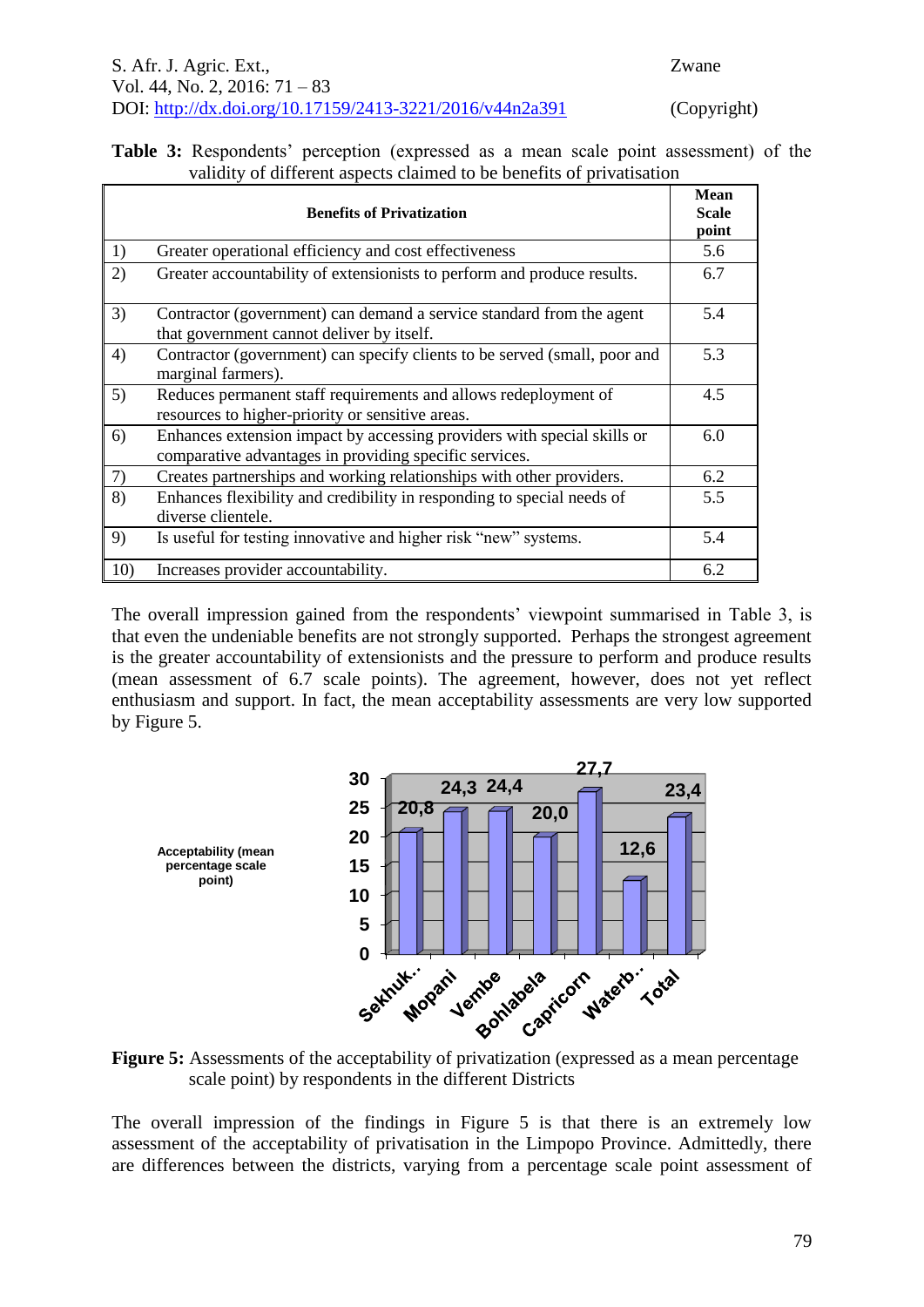#### S. Afr. J. Agric. Ext., Zwane Vol. 44, No. 2, 2016: 71 – 83 DOI: http://dx.doi.org/10.17159/2413-3221/2016/v44n2a391 (Copyright) 12.6 in Waterberg to 27.7 in Capricorn. The possible reason for this low assessment could be related to a fear or insecurity of employment by the extensionists. Düvel (2002:167) finds that the lack of support or the opposition to privatisation is not necessarily an issue of ignorance, because higher qualified respondents (measured in terms of total years of formal education) appeared to be more opposed to privatisation. The most outspoken category of extensionists is the younger and lower ranks as opposed to the managers.

#### **4. OUTSOURCING AND CO-FINANCING**

These are forms of institutional pluralism and can result in a complementation, but require of the central government to adjust to a position of reduced direct control over either programming or staffing. This can imply one or more of the following: unlinking public funding from public delivery, changes in governance and investing more broadly in the whole agricultural knowledge and information system (Düvel, 2002).

Respondents were asked to compare the acceptability of three alternatives namely in-sourcing of management / knowledge, outsourcing of personnel and outsourcing of total service. The findings are summarized in Figure 6.





**Figure 6:** Assessments by respondents in the different provinces of the acceptability of insourcing of management/expertise, outsourcing of personnel and outsourcing of total service, expressed as mean percentage scale points

The general picture of Figure 6 is that there is a very significant difference in the outcome of the three alternatives. The in-sourcing of management or expertise is the most favoured form of all the alternatives tested. This applies without exception to all the districts. The possible reason is the reasoning that this alternative does not threaten the job security of the respondents in the sense that it strengthens the organisation and its potential sustainability. The other two alternatives are not supported. The outsourcing of personnel varies from 29 to 42 mean percentages, while the outsourcing of total services falls below 38 percent in all districts. Both these alternatives have the potential of creating redundancy among respondents. This view is consistent with previous findings which clearly demonstrated the resistance to privatization.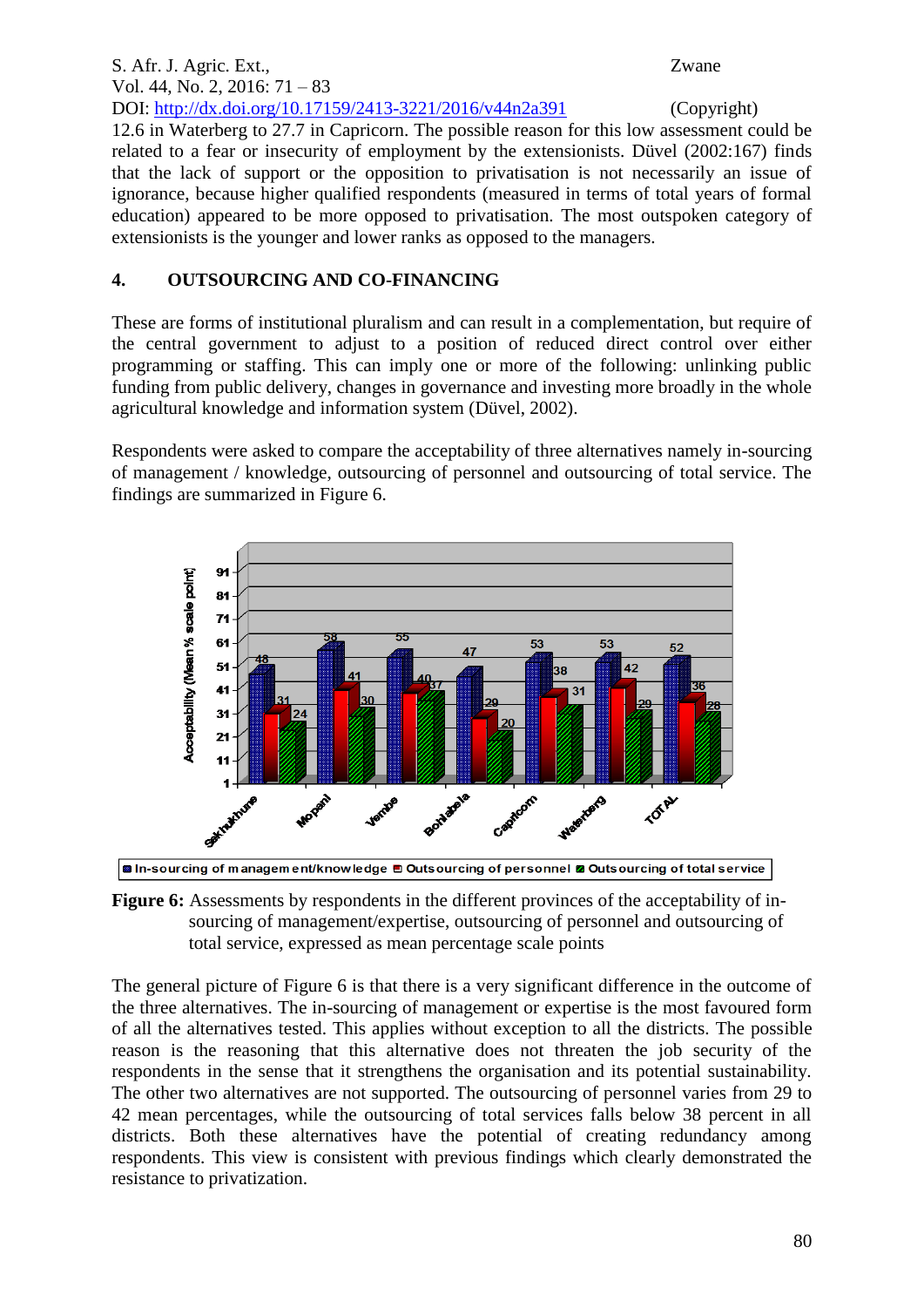#### **5 OUTSOURCING TO BENEFICIARIES**

Farmer Associations in many parts of the world have taken on the responsibility for providing agricultural extension services to their members. The extension services offered by these associations cover a wide range of commodity specific topics. Such countries include Zimbabwe (crocodile producers), Bolivia (Integrated Farmers' Cooperative), India (Operation Food: Dairy), Thailand (Eastern Poultry Raisers Group), Uganda (Vegetable cooperative) and Turkey (Umali, 1996).

A specific form of outsourcing to beneficiaries, implies that the ownership of extension is transferred to the communities or clients, which is often seen as one of the ultimate goals of development (i.e. help towards self-help) but not only as far as individuals are concerned, but within the context of the total community. This alternative can vary from ownership restricted to a section of the total client community or to the total client community (Düvel, 2002:171).

Respondents were asked to indicate their preferences regarding alternative outsourcing beneficiaries such as the local community organization, Local municipality, and District Municipality and district municipality officials. The views are summarized in Figure 7.



**Figure 7:** The acceptability of different variations of community owned extension as assessed by respondents in the different Districts of Limpopo Province and expressed as mean percentage scale points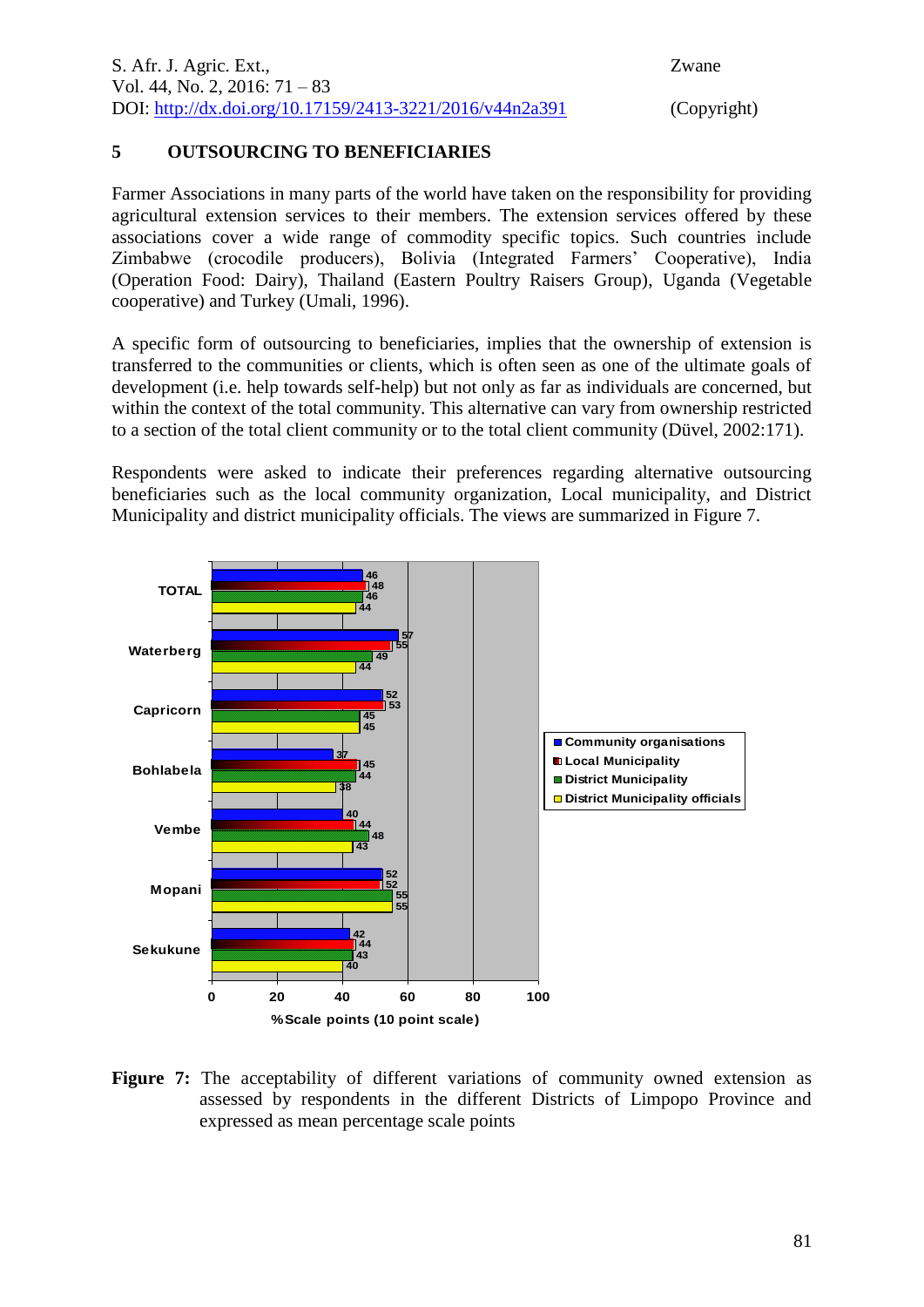#### S. Afr. J. Agric. Ext., Zwane Vol. 44, No. 2, 2016: 71 – 83 DOI: http://dx.doi.org/10.17159/2413-3221/2016/v44n2a391 (Copyright)

These findings do not reveal that outsourcing to communities is a popular alternative or a clear preference. This could reflect confusion among the respondents regarding the principles involved, but could also be attributed to a resistance based on a general lack of confidence in communities since the beneficiaries are not believed to be ready to be empowered. The varying choices could therefore be attributed to different judgements of competence of the alternative community structures. The respondents did not support a situation where officials from Local Government would take over the responsibility of extension services.

### **6 CONCLUSIONS AND RECOMMENDATIONS**

This section provides conclusions and makes some relevant recommendations. It can be argued that the extension services of different provinces are not as effective as one would like to see them (Düvel, 2002). This is also true in Limpopo, the extension advisors perceived extension services' efficiency to be operating below the international standard, for example when it was assessed against the input /output ratio of R100/ R130 it was found performing below R130 i.e. R89 - R102. Extension advisors showed reluctance to any form of privatization and outsourcing.

Further findings regarding privatisation of extension lead to the following conclusions and recommendations:

The path of privatisation should be treated with care as this was seen from the results of respondents. It can be concluded that the topic of privatization appears to be an emotional issue, and seems to evoke affective responses, probably stemming from feelings of insecurity or fear of ultimately losing employment and the fear and tends to cloud rational deliberations. Respondents disagreed about its relevance and significance even where circumstances would normally justify it, for instance countries that privatized like Malawi cited inefficiency as a reason (Kraft 1997).

Based on the findings it is recommended that:

- Limpopo should not succumb to any pressure and be forced into large-scale privatization of the state extension service. It is argued that based on the results about privatization in developing countries there are no convincing case that has been successful where it has been tried. Extension models that empower communities toward ownership should be encouraged. Currently the partnership model still seems to be the most appropriate and should be purposefully pursued.
- It is further recommended that the Department should investigate other forms of improving efficiency of extension other than privatization route. The reason is that small scale farmers will not afford to pay for the services of extension once it is privatized.

## **REFERENCES**

- BEBBINGTON, A. J. & SOTOMAYOR, O. 1995. Demand-Led and Poverty-Oriented or just Sub-Contracted and Efficient? Learning from (Semi)-Privatised Technology Transfer Programmes in Chile. ODA project R6056CA. Oxford: FSG.
- BEYNON, J. G. & DUNCAN, A. D. 1996. Financing of Agricultural Research and Extension for Smallholder Farmers in Sub-Saharan Africa: Summary Report and Operational Guidelines, July 1996, ODA project R6056CA. Oxford: FSG.